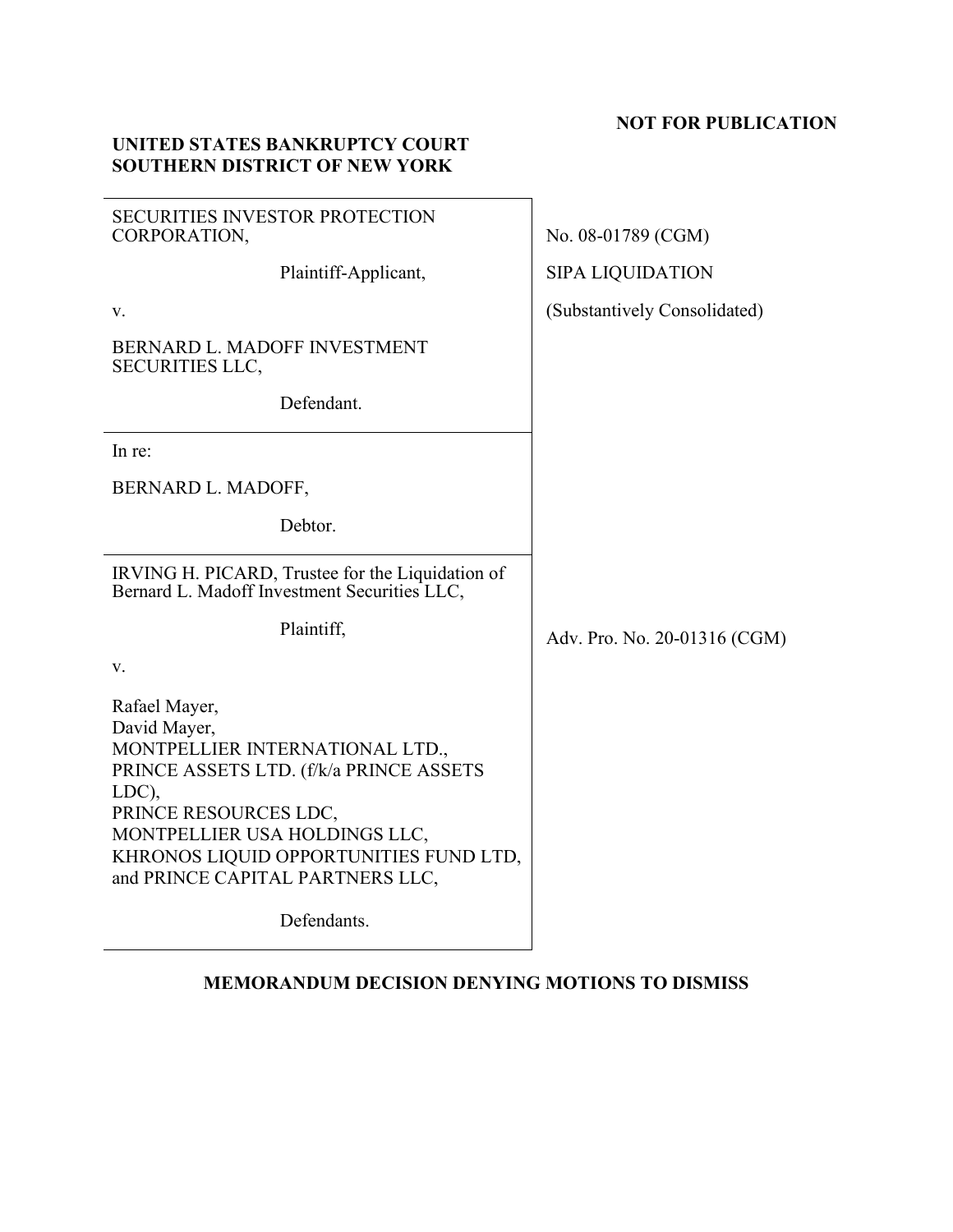# **A P P E A R A N C E S :**

## BAKER HOSTETLER LLP

*Attorneys for the Plaintiff* 45 Rockefeller Plaza New York, N.Y. 10111 BY: JASON OLIVER (via Zoomgov) CARRIE LONGSTAFF (via Zoomgov)

YANKWITT LLP *Attorneys for Defendant Khronos Liquid Opportunities Fund Ltd.* 140 Grand Street, Suite 705 White Plains, N.Y. 10601 BY: DANIEL ALTER (via Zoomgov)

BINDER & SCHWARTZ LLP *Attorneys for Defendant Rafael Mayer* 366 Madison Avenue, Sixth Floor New York, New York 10017 BY: ERIC FISHER (via Zoomgov)

COHEN & GRESSER LLP *Attorneys for Defendants Prince Resources LDC and Prince Capital Partners LLC* 800 Third Avenue, 21st Floor New York, New York 10022 BY: DANIEL TABAK (via Zoomgov)

TEARNS WEAVER MILLER *Attorney for David Mayer, Individually* Museum Tower 150 West Flagler Street, Suite 2200 Miami, FL 33130 BY: CARLOS CANINO (via Zoomgov) EUGENE STEARNS (via Zoomgov)

MATTHEW GRAHAM (via Zoomgov)

## **CECELIA G. MORRIS CHIEF UNITED STATES BANKRUPTCY JUDGE**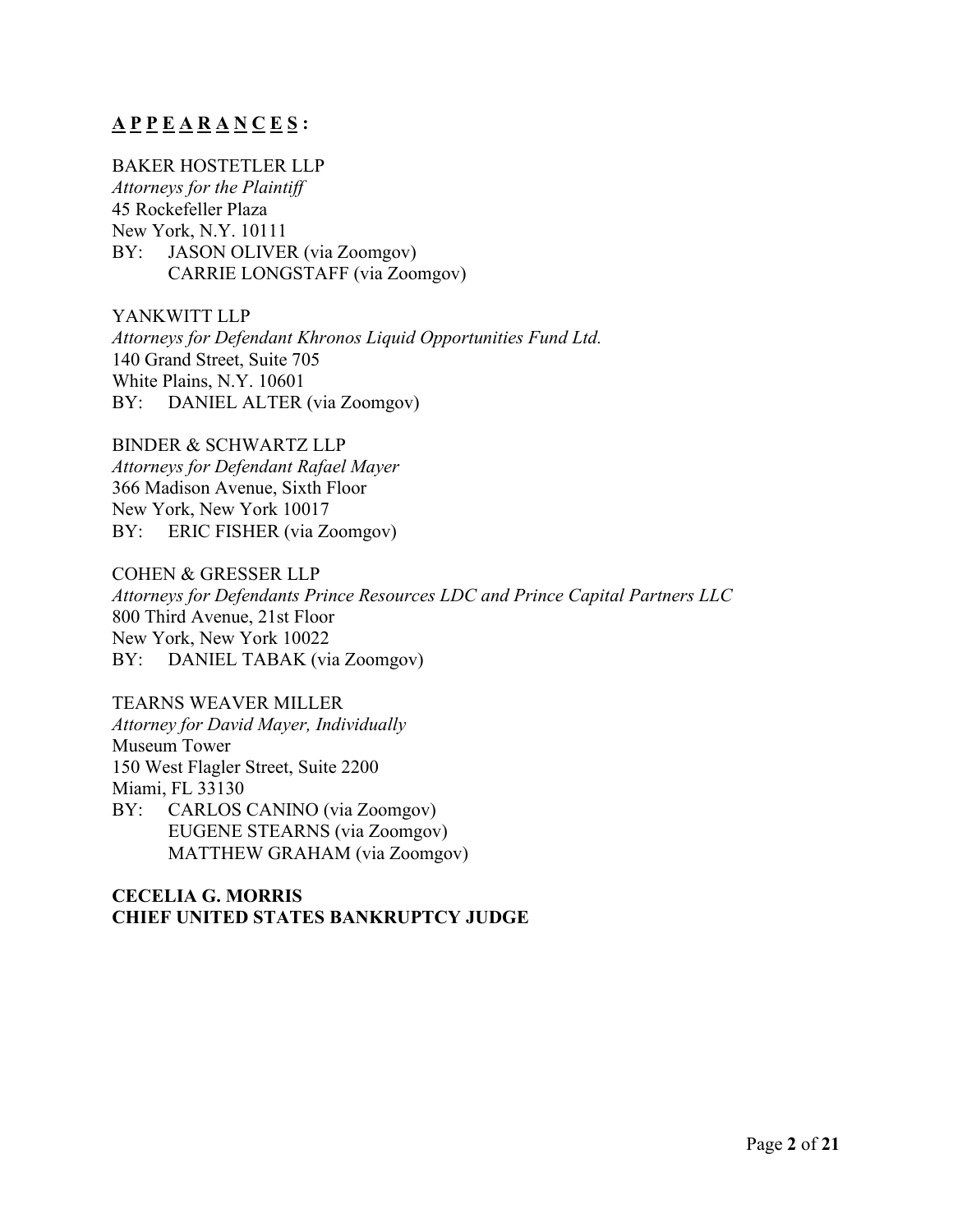#### **I. Jurisdiction**

This is an adversary proceeding commenced in this Court, in which the main underlying SIPA proceeding, No. 08-01789 (CGM), is pending. The SIPA proceeding was originally brought in the United States District Court for the Southern District of New York as *Securities Exchange Commission v. Bernard L. Madoff Investment Securities LLC, et al.*, No. 08 CV 10791 and has been referred to this Court. This Court has jurisdiction over this adversary proceeding under 28 U.S.C. § 1334(b) and (e)(1), and SIPA § 78eee(b)(2)(A) and (b)(4). This is a core proceeding under 28 U.S.C.  $\S$  157(b)(2)(A), (H), and (O).

#### **II. Background**

The Complaint arises in connection with the infamous Ponzi scheme perpetrated by Bernard L. Madoff ("Madoff") through his investment company, Bernard L. Madoff Investment Securities, LLC ("BLMIS"). As recognized by the Securities Investor Protection Corporation ("SIPC"), this is not a typical SIPC proceeding in which securities or cash were on hand at the time of the failure of the brokerage house. *Picard v. Merkin (In re BLMIS)*, 440 B.R. 243 (Bankr. S.D.N.Y. 2010). It was a fraud of "unparalleled magnitude" in which the only assets available to pay customer claims were "other people's money or assets derived from such funds." *In re BLMIS*, *LLC*, 445 B.R. 206, 215 (Bankr. S.D.N.Y. 2011).

The Trustee holds a final judgment against Legacy Capital Ltd. ("Legacy Capital") in the amount of  $$79,125,781.00$  $$79,125,781.00$  $$79,125,781.00$ .<sup>1</sup> Legacy Capital was a single purpose vehicle invested solely with BLMIS. Through this lawsuit, the Trustee is seeking to recover \$49,505,850 in subsequent transfers ("Subsequent Transfers") of BLMIS's customer property that Legacy Capital allegedly made to Montpellier International Ltd. ("Montpellier") and Prince Assets Ltd. ("Prince"). At the

<span id="page-2-0"></span><sup>1</sup> *See Picard v. Legacy Capital Ltd. (In re BLMIS, LLC)*, Adv. Pro. No. 10-05286 (CGM) (Bankr. S.D.N.Y.) (the "Legacy Adversary Proceeding").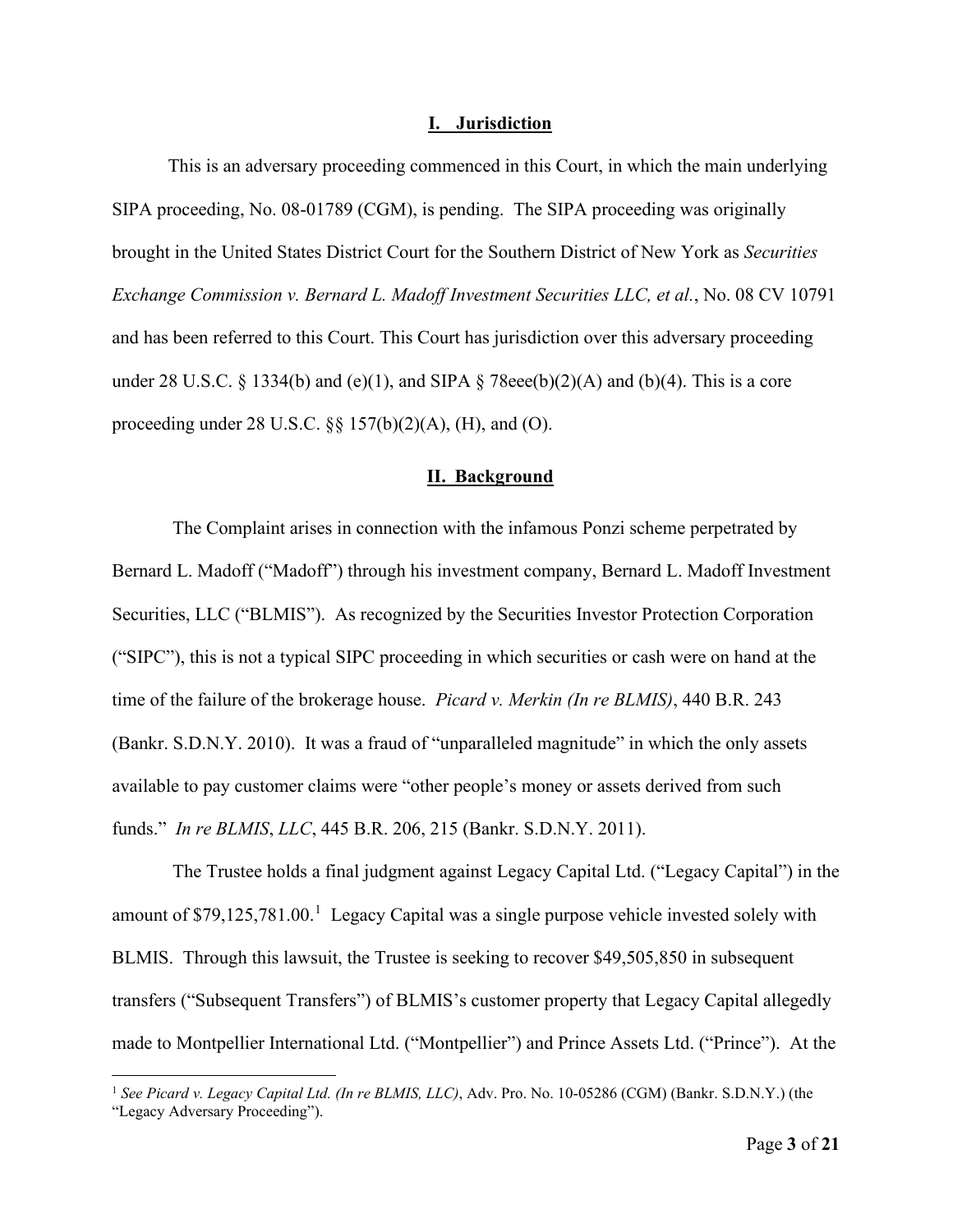time that Montpellier and Prince allegedly received the Subsequent Transfers, these two entities were part of a network of entities that included the other Defendants, and were allegedly controlled by Rafael ("Rafael") and David ("David") Mayer (together, the "Mayers").

In the complaint ("Complaint"), the Trustee alleges that after learning about BLMIS's fraud, the Mayers altered the structure of Montpellier and Prince and liquidated the companies in order to conceal the Subsequent Transfers and prevent their being clawed back. Compl. 15, ECF No. 1.

It is alleged that "Montpellier received [one payment of] \$50,000,000 on September 4, 2007—which . . . included up to approximately \$12,505,850 of fictitious profits—and [a second payment of] \$27,000,000, consisting entirely of fictitious profits, on October 4, 2007. Prince received \$10,000,000, consisting entirely of fictitious profits, on June 6, 2008." *Id.* ¶ 61. Montpellier allegedly transferred \$39,505,850 to Montpellier Resources Limited, which later changed its name to the Khronos Group ("Khronos Group"). *Id.* ¶ 63. It is alleged that Khronos Group subsequently transferred some of those funds to Montpellier USA and Prince. *Id.* ¶¶ 64– 65. Prince allegedly transferred its Subsequent Transfer funds to Prince Resources LDC ("Prince Resources"); and Prince Resources transferred funds to Prince Capital Partners LLC ("Prince Capital"). *Id.* ¶¶ 66–67.

As part of the Trustee's efforts to collect BLMIS's customer property, the Trustee issued a subpoena for an examination under Federal Rule of Bankruptcy Procedure 2004 on Rafael and Khronos LLC dated July 7, 2010. *Id.* ¶ 98; Warshavsky Declar., ECF No. 45, ex.1A. As part of the subpoena, the Trustee requested the production of documents relating to subsequent transfers of customer property. Compl. ¶ 98. These documents were ultimately produced on October 6, 2010, after a motion to quash was filed and denied. *Id.* ¶ 111.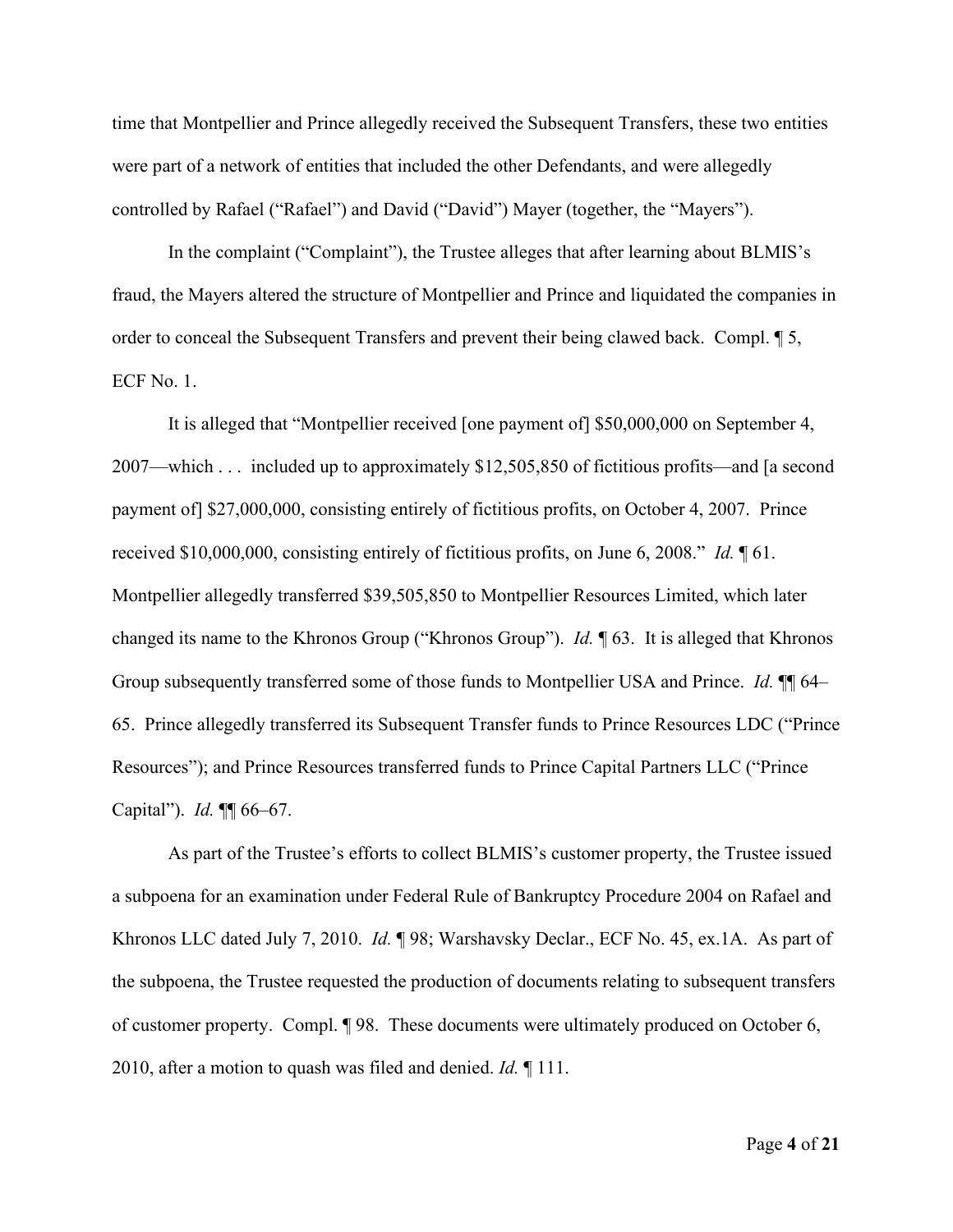While the production of documents in response to that 2004 subpoena was outstanding, around August 2010, Khronos LLC and the Mayers allegedly began dismantling the "Montpellier Group,"[2](#page-4-0) which was a "labyrinthine structure" comprised of private investment vehicles owned by the Mayers, their family members and close associates. *Id.* ¶¶ 68, 71. Montpellier Group was replaced with a "structure centered around" Khronos Liquid. *Id.* ¶ 72. Around that same time, various corporations that were allegedly controlled by the Mayers, changed their names from Montpellier related names to Khronos related names, "including Khronos Group LLC (f/k/a Montpellier LLC), Khronos LOF Holdings LLC (f/k/a Montpellier USA Redemption Holdings LLC), and Khronos LOF Investments LP (f/k/a Montpellier Investments LP). *Id.* ¶ 102.

Then in January 2017, right after the close of factual discovery in the Legacy Adversary Proceeding, Montpellier, allegedly, voluntarily wound up under the laws of Bermuda. *Id.* ¶ 103. Rafael served as director during the dissolution. *Id.* ¶ 103. No notice was provided to the Trustee of the dissolution. *Id.* ¶ 103. In September of 2017, Khronos Group was dissolved after a voluntary liquidation in which Rafael served as liquidator. *Id.* ¶ 104. Again, no notice was provided to the Trustee. *Id.* ¶ 104.

In April 2019, David served as liquidator and oversaw the dissolution and liquidation of Prince, an alleged holder of Subsequent Transfer funds. *Id.* ¶ 105. No notice was provided to the Trustee. *Id.* ¶ 105.

The Trustee asks the Court to pierce the corporate veil and make the Mayers personally liable for the Subsequent Transfers.

<span id="page-4-0"></span> $2$  It is not clear from the Complaint which entities make up the "Montpellier Group." The Complaint defines it as: "Montpellier served as a holding company in a larger investment fund complex that operated as a fund-of-funds (the 'Montpellier Group'). The Montpellier Group comprised numerous entities incorporated in different jurisdictions that were, in one way or another, connected to Montpellier Resources (later Khronos Group), a Bermuda entity that acted as the master fund."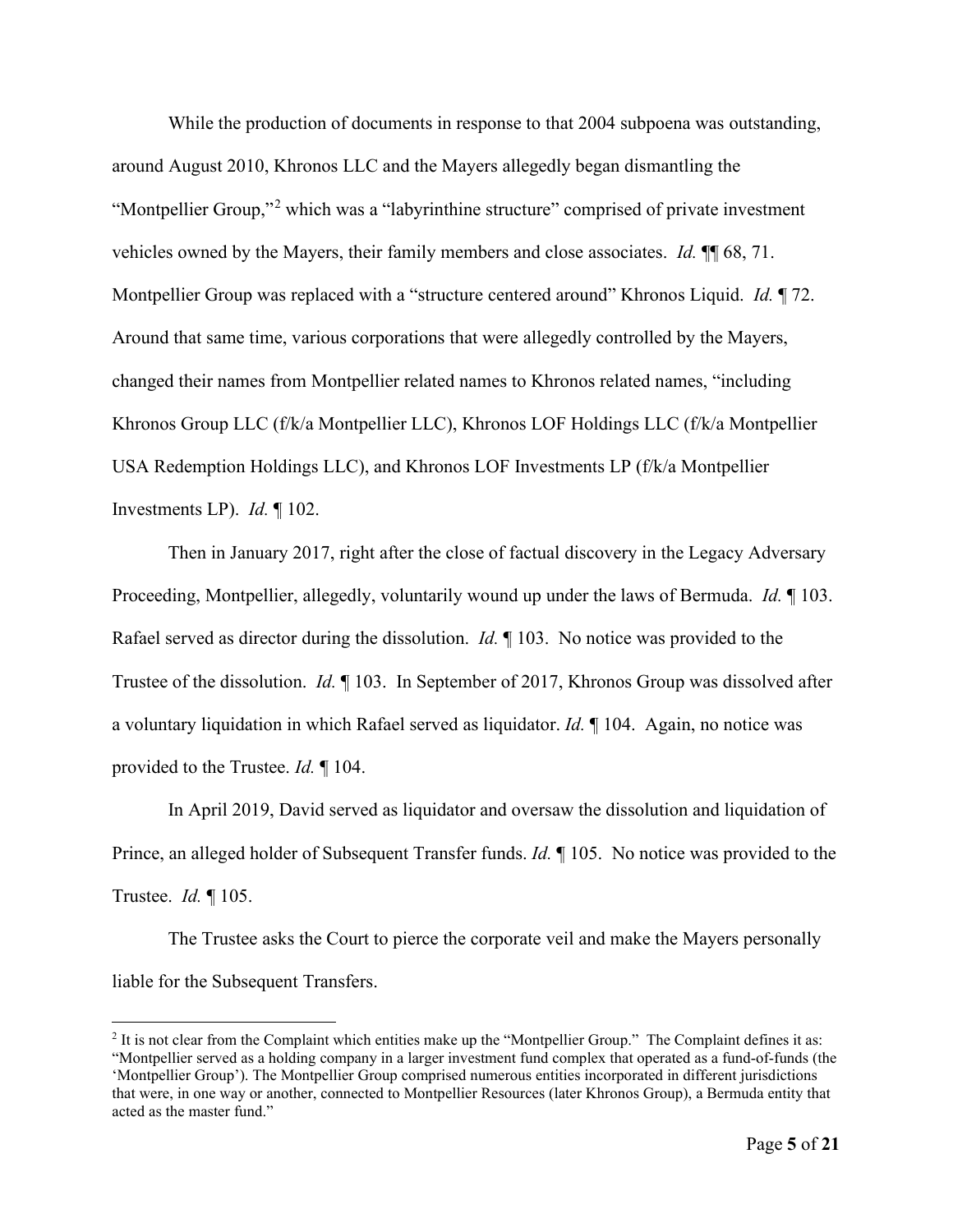Before the Court are three separate motions to dismiss.<sup>[3](#page-5-0)</sup> Khronos Liquid Opportunities Fund, Ltd. ("Khronos Liquid aka 'KLOF'") moves to dismiss for lack of personal jurisdiction and for failure to state a claim. Memo. L., ECF No. 18. Rafael moves to dismiss for failure to state a claim arguing that the Trustee has failed to plead a claim for alter ego and failed to plead that Rafael received the funds in question, among other things. Memo. L., ECF No. 22. David also filed a motion to dismiss based upon improper group pleading, failure to properly plead an alter ego claim, and failure to allege David received the funds in question. Memo. L., ECF No. 26.

The Court held a hearing to consider the motions on September 15, 2021. *See* Hr'g Tr. 116–178, ECF No. 97.

#### **III. Discussion**

### **A. Khronos Liquid**

#### *i. Personal Jurisdiction under Fed. R. Civ. P. 12(b)(2)*

Khronos Liquid argues that the case should be dismissed against it for lack of personal jurisdiction, pursuant to Federal Rule of Civil Procedure 12(b)(2) and (6). Although Khronos Liquid is a company organized under the laws of the Cayman Islands, the Trustee alleges that it purposefully availed itself to the laws of the United States and the state of New York by undertaking "significant commercial activities" in New York and that it "derives significant revenue" from New York. Compl. ¶ 12. The Trustee also alleges that Khronos Liquid is managed by Rafael in New York. *Id.*

<span id="page-5-0"></span><sup>&</sup>lt;sup>3</sup> Prince Resources and Prince Capital filed a motion to dismiss arguing that the Trustee has failed to plead lack of good faith with regards to each Subsequent Transfer, including those allegedly made to them. Memo. L., ECF No. 27. This motion has been withdrawn.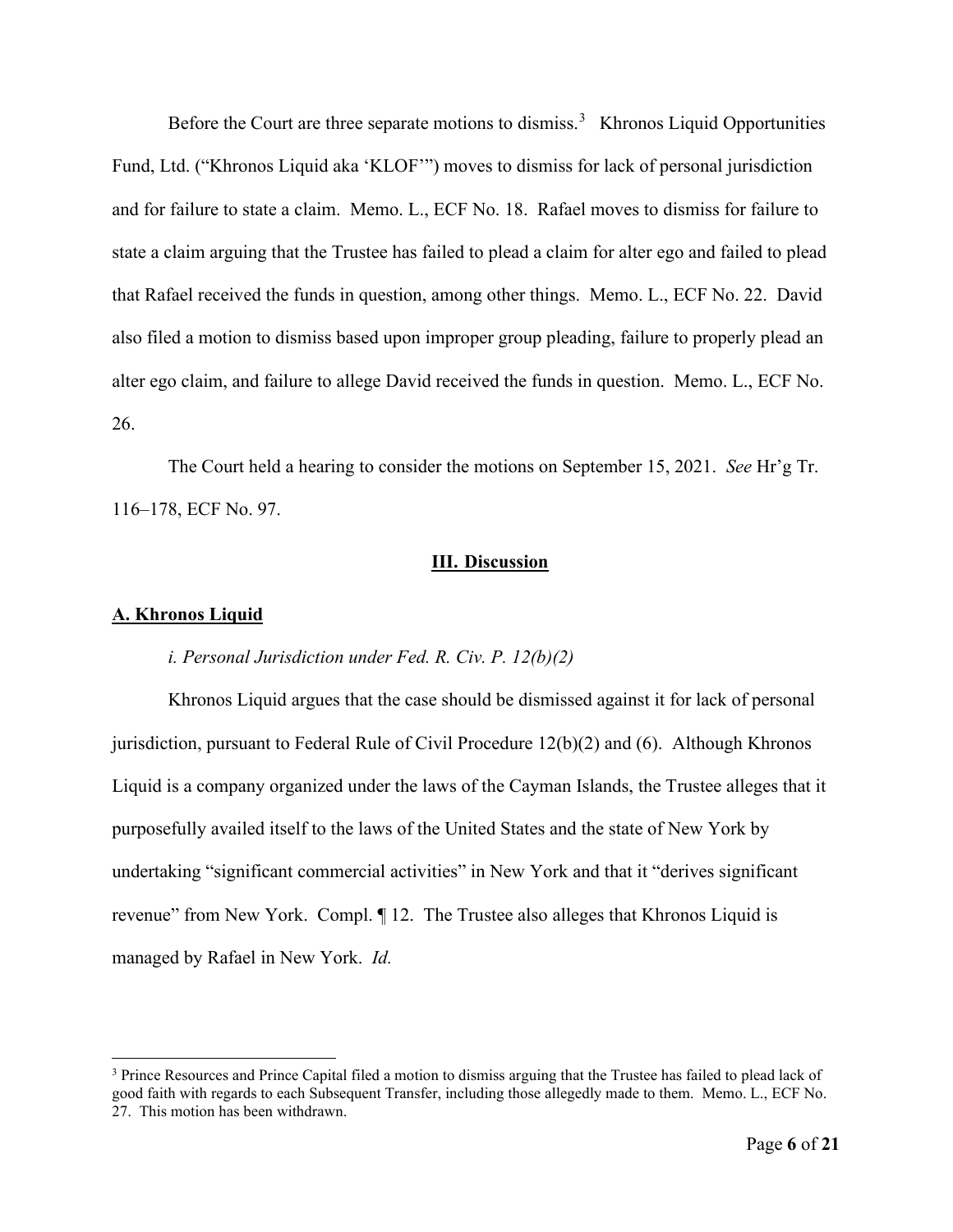While it is well established that a plaintiff bears the burden of establishing the Court's personal jurisdiction over a particular defendant, the showing that a plaintiff must make "varies depending on the procedural posture" of the case. *Bissonnette v. Podlaski*, 138 F. Supp. 3d 616, 621–22 (S.D.N.Y. 2015). To meet this burden at the pleading stage, the plaintiff need only to make "a prima facie showing of jurisdiction through its own affidavits and supporting materials." *Id.* (citations omitted). This burden can be met by making legally sufficient allegations and an averment of facts that, when taken as true, would suffice to establish jurisdiction. *Id.*

The Trustee alleges that there is general jurisdiction over Khronos Liquid under the "nerve center" test. General jurisdiction may be asserted over a corporation in the place of incorporation and principal place of business. [4](#page-6-0) *Daimler AG v. Bauman*, 571 U.S. 117, 137 (2014). The "principal place of business" is the "nerve center" of the business or "the place where a corporation's officers direct, control, and coordinate the corporation's activities." *Hertz Corp. v. Friend*, 559 U.S. 77, 92 (2010).

Despite being incorporated under the laws of the Cayman Islands, Khronos Liquid allegedly has no operations in that country. Instead, Khronos Liquid is alleged to be run out of New York where all its officers and directors are based. Compl. ¶ 20 (Khronos Liquid was managed by a New York based LLC); *see also* ¶ 80 ("At all relevant times, the entities comprising the Montpellier Group, the Prince master fund structure, and the [Khronos Liquid] master fund structure shared directors, officers, beneficial ownership, shareholders, business operations, and offices."). The Trustee provided copies of official SEC forms demonstrating that

<span id="page-6-0"></span><sup>4</sup> At oral argument, counsel for Khronos Liquid asked this Court to focus on a specific quote in *Gucci Am., Inc. v. Weixing Li*, 768 F.3d 122, 135 (2d Cir. 2014): "[O]nly where its contacts are so continuous and systematic, judged against the corporation's national and global activities, that it is essentially at home in that state." Hr'g Tr. 174:17- 20. In *Gucci*, the Court of Appeals for the Second Circuit interpreted *Daimler* and explained in the very next sentence that "a corporation is at home (and thus subject to general jurisdiction, consistent with due process) only in a state that is the company's formal place of incorporation or its principal place of business." *Gucci*, 768 F.3d at 135.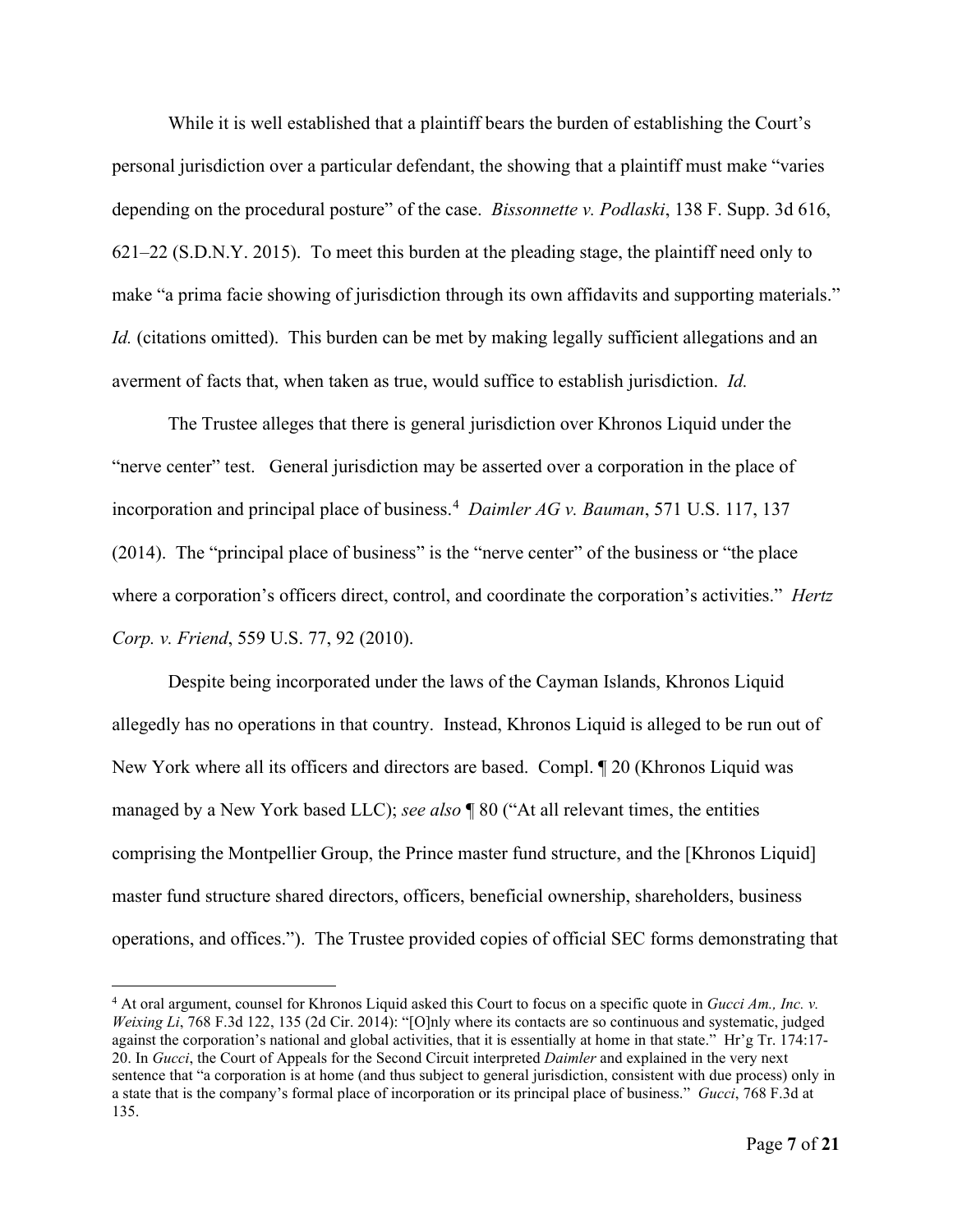for the years 2011 through 2020 the majority of Khronos Liquid's directors and officers were located in New York. *See* Warshavksy Decl., Exs. 13–22. Additionally, Khronos Liquid allegedly derives significant revenue from New York. Compl. ¶ 12; *see also* Warshavksy Decl., Ex. 26 (showing Khronos Liquid listed under "Dealers; Brokers" in the N.Y. State register of securities offerings). These allegations are sufficient to demonstrate a prima facie showing that Khronos Liquid is "essentially at home" in New York and general jurisdiction may be asserted over Khronos Liquid. *Daimler AG v. Baum*, 571 U.S. 117, 137 (2014).

The Trustee also alleges that specific jurisdiction may be asserted over Khronos Liquid. "The inquiry whether a forum State may assert specific jurisdiction over a nonresident defendant focuses on the relationship among the defendant, the forum, and the litigation." *Walden v. Fiore*, 571 U.S. 277, 283-84 (2014) (quotation marks and citations omitted). The Complaint asserts that Khronos Liquid received the Subsequent Transfer funds from Montpellier/Khronos. It is alleged that Khronos Liquid "succeeded and took over for" Montpellier/Khronos. Compl. ¶ 94. It is alleged that Khronos Liquid received the assets of Montpellier Resources, which included subsequent transfer funds. *Id.* ¶ 93. The Trustee also alleges that the Mayers created Khronos Liquid to prevent the Trustee from collecting the subsequent transfers from Montpellier and Khronos and that Khronos Liquid was managed by Khronos LLC, a New York limited liability company. *Id.* ¶ 110. Khronos Liquid is alleged to have received the Subsequent Transfers with knowledge that they were BLMIS's customer property.

<span id="page-7-0"></span>Khronos Liquid argues that none of the Subsequent Transfers were transferred to it upon its creation, as the Trustee has alleged. The Trustee has made a prima facie showing that Khronos Liquid had sufficient minimum contacts with the United States, specifically New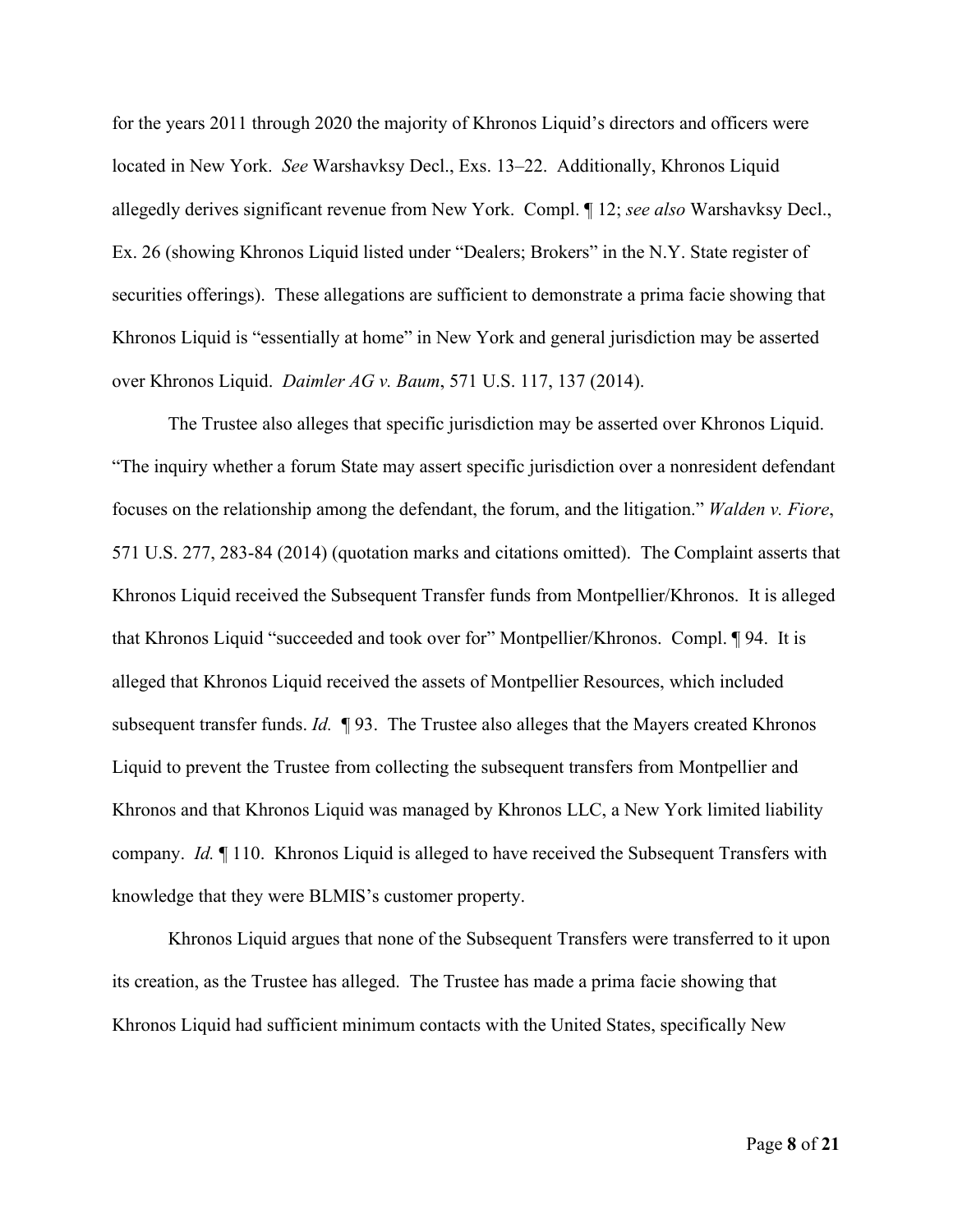York,<sup>[5](#page-7-0)</sup> regarding the services rendered in connection with the other Defendants, and any related transfers arose out of those contacts and were the proximate cause of the injuries the Trustee seeks to redress in this action. *SIPC v. BLMIS, LLC*, 594 B.R. 167, 191 (Bankr. S.D.N.Y. 2018); *see also Licci v. Lebanese Canadian Bank, SAL*, 732 F.3d 161, 170 (2d Cir. 2013) ("We conclude that the selection and repeated use of New York's banking system, as an instrument for accomplishing the alleged wrongs for which the plaintiffs seek redress, constitutes purposeful availment of the privilege of doing business in New York, so as to permit the subjecting of [a foreign Defendant] to specific jurisdiction within the Southern District of New York consistent with due process requirements."). Whether Khronos Liquid actually received these funds is an issue to be determined by this Court after discovery.

The exercise of personal jurisdiction over Khronos Liquid comports with traditional notions of fair play and substantial justice as many of Khronos Liquid's officers and directors are located in New York, it is managed by a New York based company, and it has capable New York counsel.

#### *ii. Failure to state a claim under Fed. R. Civ. P. 12(b)(6)*

The Trustee has moved to avoid the Subsequent Transfers under  $\S$  550 of the Bankruptcy

Code. Section 550(a) states:

Except as otherwise provided in this section, to the extent that a transfer is avoided under section . . . 548 . . . of this title, the trustee may recover, for the benefit of the estate, the property transferred, or, if the court so orders, the value of such property, from-- (1) the initial transferee of such transfer or the entity for whose benefit such transfer was made; or (2) any immediate or mediate transferee of such initial transferee.

<sup>&</sup>lt;sup>5</sup> "We pause to note that, despite the fact that section  $302(a)(1)$  of New York's long-arm statute and constitutional due process are not coextensive, and that personal jurisdiction permitted under the long-arm statute may theoretically be prohibited under due process analysis, we would expect such cases to be rare." *Licci v. Lebanese Canadian Bank, SAL*, 732 F.3d 161, 170 (2d Cir. 2013)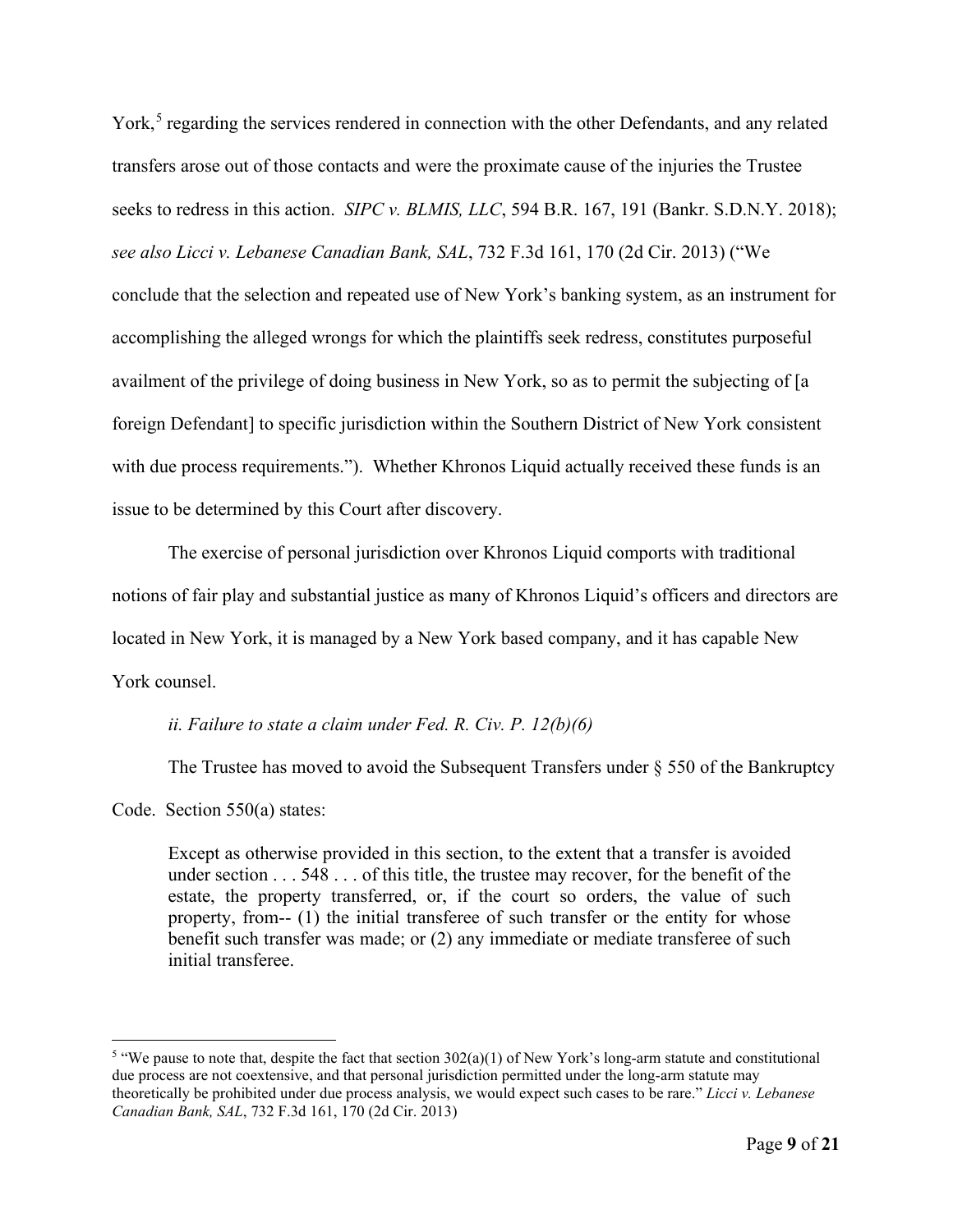Khronos Liquid argues that the Trustee has failed to state a claim by failing to allege that the funds at issue originated with BLMIS. Simultaneously, Khronos Liquid cites the portion of the Complaint where the Trustee asserts the Subsequent Transfers took place: "starting on July 26, 2011, Khronos Group supposedly transferred approximately \$109 million to KLOF, designated as 'in connection with the Continuing Fund.'" Kronos Liquid Memo. L. 4, ECF No. 18. The Trustee has alleged that the Mayers created Khronos Liquid and transferred millions of dollars to it with the intent of hiding the Subsequent Transfers made to Montpellier and Prince. Compl. ¶ 94. The Transfers to Khronos Liquid from Montpellier are alleged to have come from Legacy Capital, which originated with BLMIS. Compl. ¶ 2. ("With this Complaint, the Trustee seeks to recover approximately \$49,505,850 in subsequent transfers of BLMIS customer property . . . made to Montpellier and Prince by Legacy Capital Ltd. . . . , which was a single purpose vehicle invested solely with BLMIS and organized under the laws of the British Virgin Islands.").

Khronos Liquid argues that the claim has not been plead with enough specificity as to how and what Subsequent Transfers Khronos Liquid received. Khronos Liquid argues that it is not alleged "that the defendant is a subsequent transferee of that initial transfer" as is required under § 550 of the Bankruptcy Code. Reply at 15, ECF No 49.

The Court disagrees. "To survive a motion to dismiss, the complaint must contain sufficient factual matter, accepted as true, to state a claim to relief that is plausible on its face." *Ashcroft v. Iqbal*, 556 U.S. 662, 678 (2009) (cleaned up). The claim is facially plausible when a plaintiff pleads facts that allow the Court to draw a "reasonable inference that the defendant is liable for the misconduct alleged." *Id.* "The plausibility standard is not akin to a 'probability requirement,' but it asks for more than a sheer possibility that a defendant has acted unlawfully."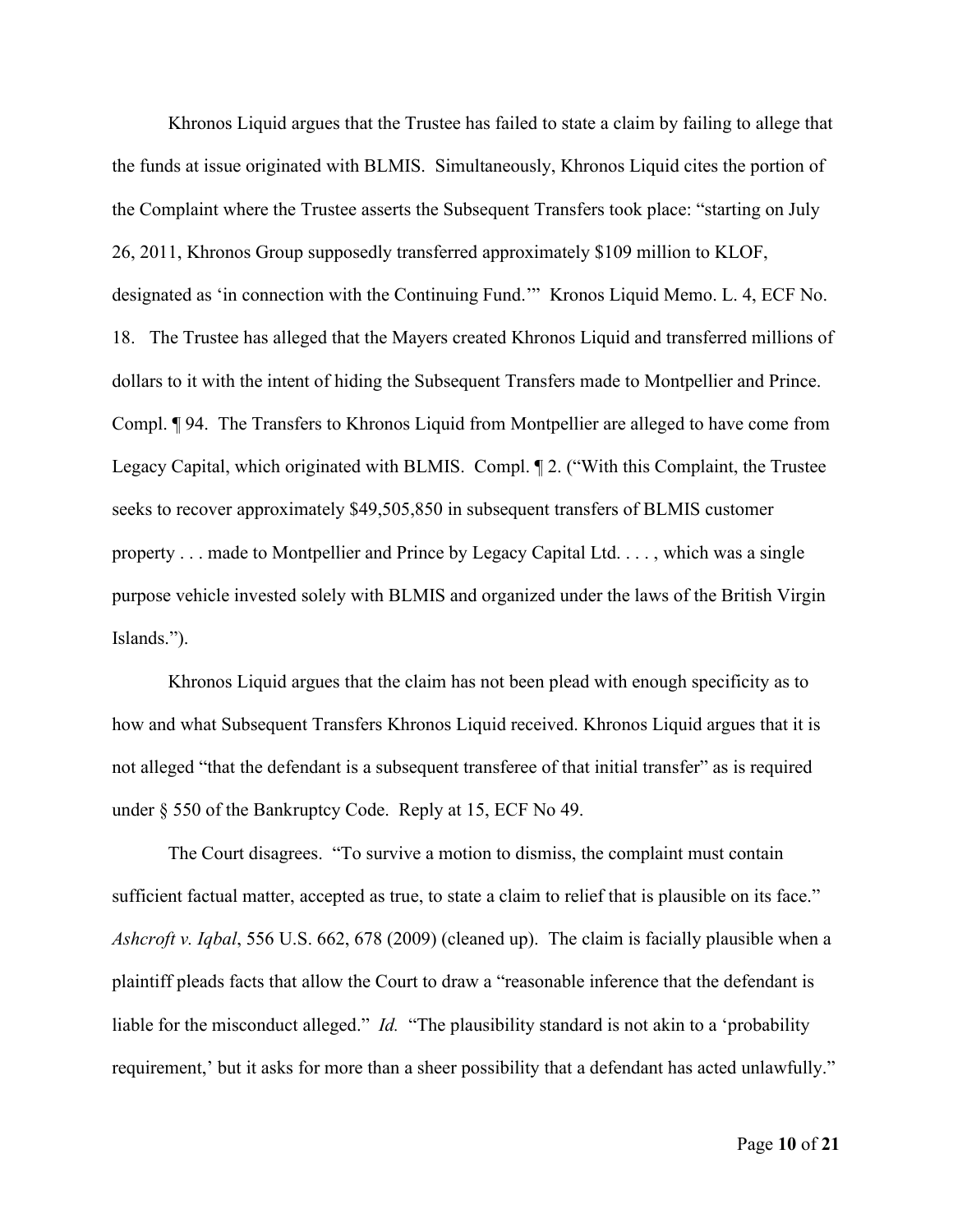*Id.*; *see also Bell Atlantic Corp. v. Twombly*, 550 U.S. 544, 556 (2007) ("Asking for plausible grounds to infer an agreement does not impose a probability requirement at the pleading stage; it simply calls for enough fact to raise a reasonable expectation that discovery will reveal evidence of illegal agreement."). In deciding a motion to dismiss, the Court should assume the factual allegations are true and determine whether, when read together, they plausibly give rise to an entitlement of relief. *Iqbal*, 556 U.S. at 679. "And, of course, a well-pleaded complaint may proceed even if it strikes a savvy judge that actual proof of those facts is improbable, and that a recovery is very remote and unlikely." *Twombly*, 550 U.S. at 556.

As has previously been stated by this Court,

the Trustee is an outsider to these transactions and will need discovery to identify the specific subsequent transfers by date, amount and the manner in which they were effected. The Moving Defendants are a group of interrelated individuals and entities . . . . Whether they additionally received Subsequent Transfers of BLMIS funds from one another is a question to which they, and they alone, have the requisite information to respond.

*In re BLMIS, LLC*, 445 B.R. 206, 236 (Bankr. S.D.N.Y. 2011). The Complaint contains sufficient information regarding which transfers the Trustee is seeking to recover.<sup>[6](#page-10-0)</sup> Compl. 193– 95 ("Upon information and belief, after KLOF was registered in 2011, the Liquid Opportunities Fund Segregated Account and the Continuing Class assets were transferred to KLOF. Upon information and belief, beginning on July 26, 2011, KGL transferred \$109,253,099 to KLOF. Upon information and belief, after this date, KLOF succeeded and took over for Khronos Group. The Montpellier Subsequent Transfers received by Khronos Group are therefore recoverable from KLOF. Ledger entries note that these payments were in connection with the

<span id="page-10-0"></span><sup>&</sup>lt;sup>6</sup> As part of its opposition to this motion, Khronos Liquid filed a declaration of Rafael Mayer that included fourteen exhibits in an attempt to demonstrate that Khronos Liquid did not do what the Trustee has alleged that it did. Decl. R. Mayer, ECF No. 20. At this stage of the litigation, the Court need not concern itself with whether the allegations contained in the Complaint are plausible. *Bell Atlantic Corp. v. Twombly*, 550 U.S. 544, 556 (2007).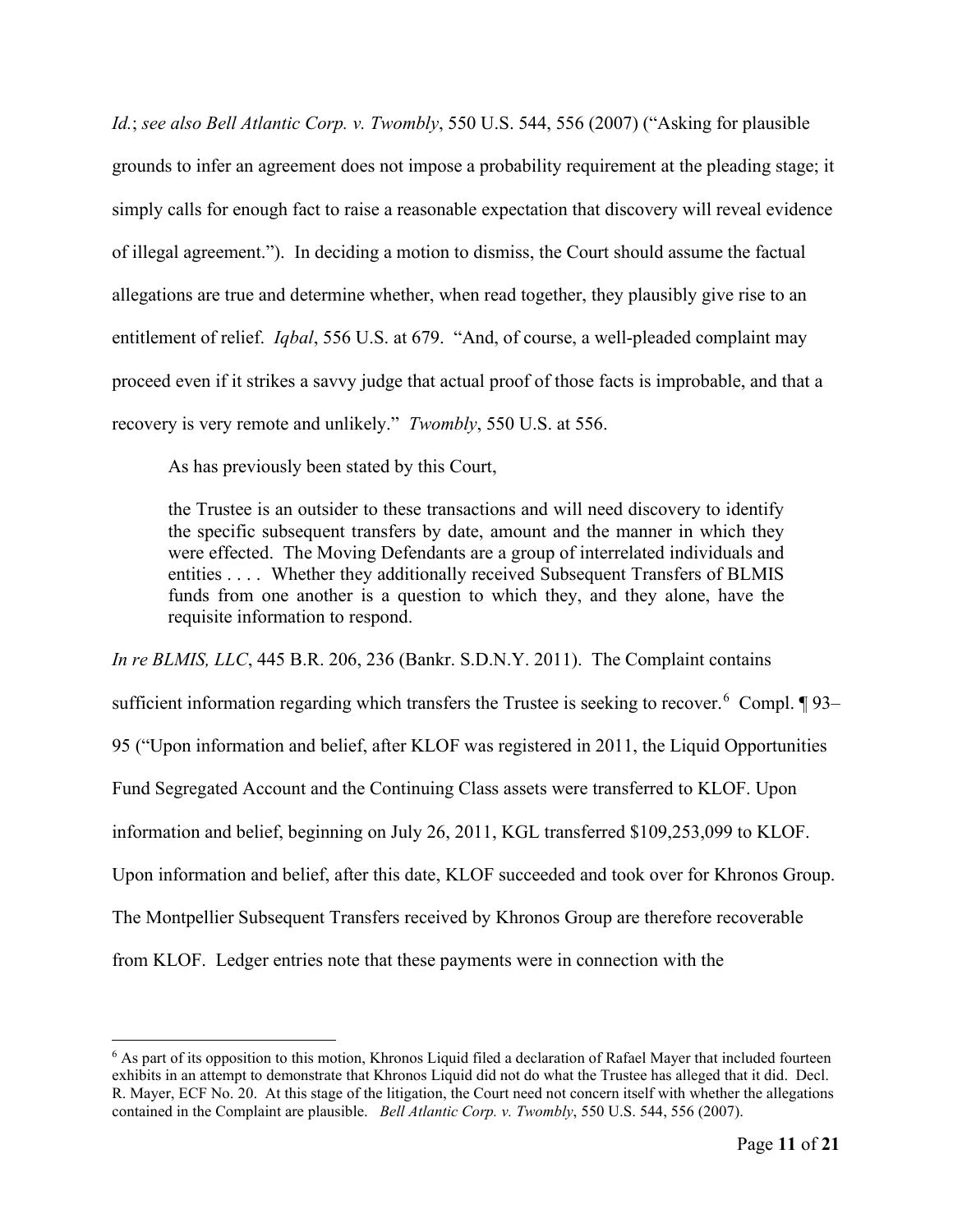"Continuing Fund."). The allegations contain plausible grounds to infer that Khronos Liquid received the Subsequent Transfers as part of a scheme and that discovery may reveal additional information on this scheme.

And Khronos Liquid knows what funds the Trustee is referring to because it has asserted a factual defense to these specific allegations. Khronos Liquid Memo. L 15, ECF No. 18 ("Because the Khronos Group assets came solely from the Continuing Account they contained no part of the Subsequent Transfers."). Khronos Liquid's motion to dismiss must be denied.

#### **B. The Mayers**

Rafael and David each brought a motion to dismiss asking the Court to dismiss them from the case. At the September 15, 2021 hearing on this motion, David's counsel argued that the Trustee has alleged a claim of "aiding and abetting" a transfer. Hr'g Tr. at 172, ECF No. 97 (citing to *Klein v. Tabatchnick*, 610 F.2d 1043 n.4 (1979) and *Stern v. Singh Factors, LLC (In re Shore to Shore Realty Inc.)*, 2011 WL 350526, at \*8 (Bankr. E.D.N.Y. 2011)). The Complaint contains no counts for aiding and abetting a fraudulent transfer. It contains only one Count, which is the recovery of Subsequent Transfers against all Defendants, pursuant to 11 U.S.C. § 550 and SIPA § 78fff-2(c)(3). Compl. 27. The Complaint does ask this Court to pierce the corporate veil, (*Id.* ¶ 76) and this remedy is appropriate in subsequent transfer actions. *See Shore to Shore Realty*, 2011 WL 350526, at \*5 ("Where appropriate, a plaintiff may seek to pierce the corporate veil of a corporation or an LLC to hold its owners liable for the debts of the corporation or LLC.").

*i. Choice of Law for Piercing the Corporate Veil*

The Defendants argue that Cayman Island and/or Delaware law should apply to the Trustee's veil piercing claims. The Trustee argues that New York law should apply. The choice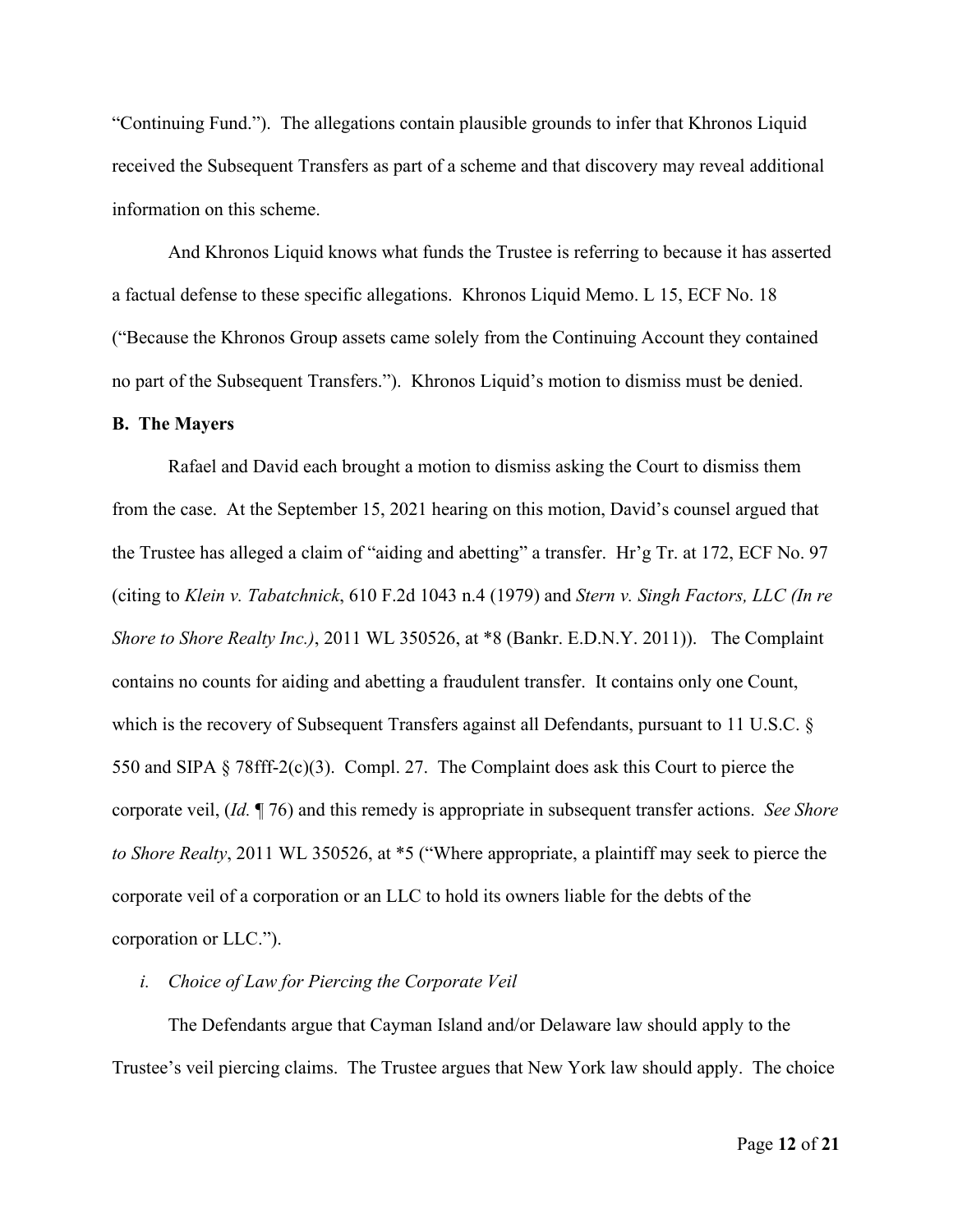of law rules of the forum state are used to determine which jurisdiction's law governs a veil piercing claim. *In re Saba Enterprises, Inc.*, 421 B.R. 626, 648 (Bankr. S.D.N.Y. 2009). Under New York choice of law principles, the law of the state of incorporation of the corporation governs which law should be used to determine whether to pierce the corporate veil. *Id. But see Wm. Passalacqua Builders, Inc. v. Resnick Developers South, Inc.*, 933 F.2d 131, 137 (2d Cir. 1991) (applying New York substantive law to veil piercing claims where parties have consented by their conduct to that application).

### **a.** *New York*

Khronos is a New York limited liability company and as such, New York law applies to piercing its corporate veil. Compl. ¶ 20.

"Under New York law, courts may pierce the corporate veil *either* in the event of a fraud *or* where the corporation has been so dominated by an individual or corporate parent that the subsidiary is relegated to the status of a mere shell, instrumentality, or alter ego." *In re Saba Enterprises, Inc.*, 421 B.R. 626, 650 (Bankr. S.D.N.Y. 2009)*.* To determine whether a corporation has been used as an alter ego, the Court of Appeals for the Second Circuit has set forth the following ten factor test:

(1) the absence of the formalities and paraphernalia that are part and parcel of the corporate existence, i.e., issuance of stock, election of directors, keeping of corporate records and the like, (2) inadequate capitalization, (3) whether funds are put in and taken out of the corporation for personal rather than corporate purposes, (4) overlap in ownership, officers, directors, and personnel, (5) common office space, address and telephone numbers of corporate entities, (6) the amount of business discretion displayed by the allegedly dominated corporation, (7) whether the related corporations deal with the dominated corporation at arm<sup>[']</sup>s length, (8) whether the corporations are treated as independent profit centers, (9) the payment or guarantee of debts of the dominated corporation by other corporations in the group, and (10) whether the corporation in question had property that was used by other of the corporations as if it were its own.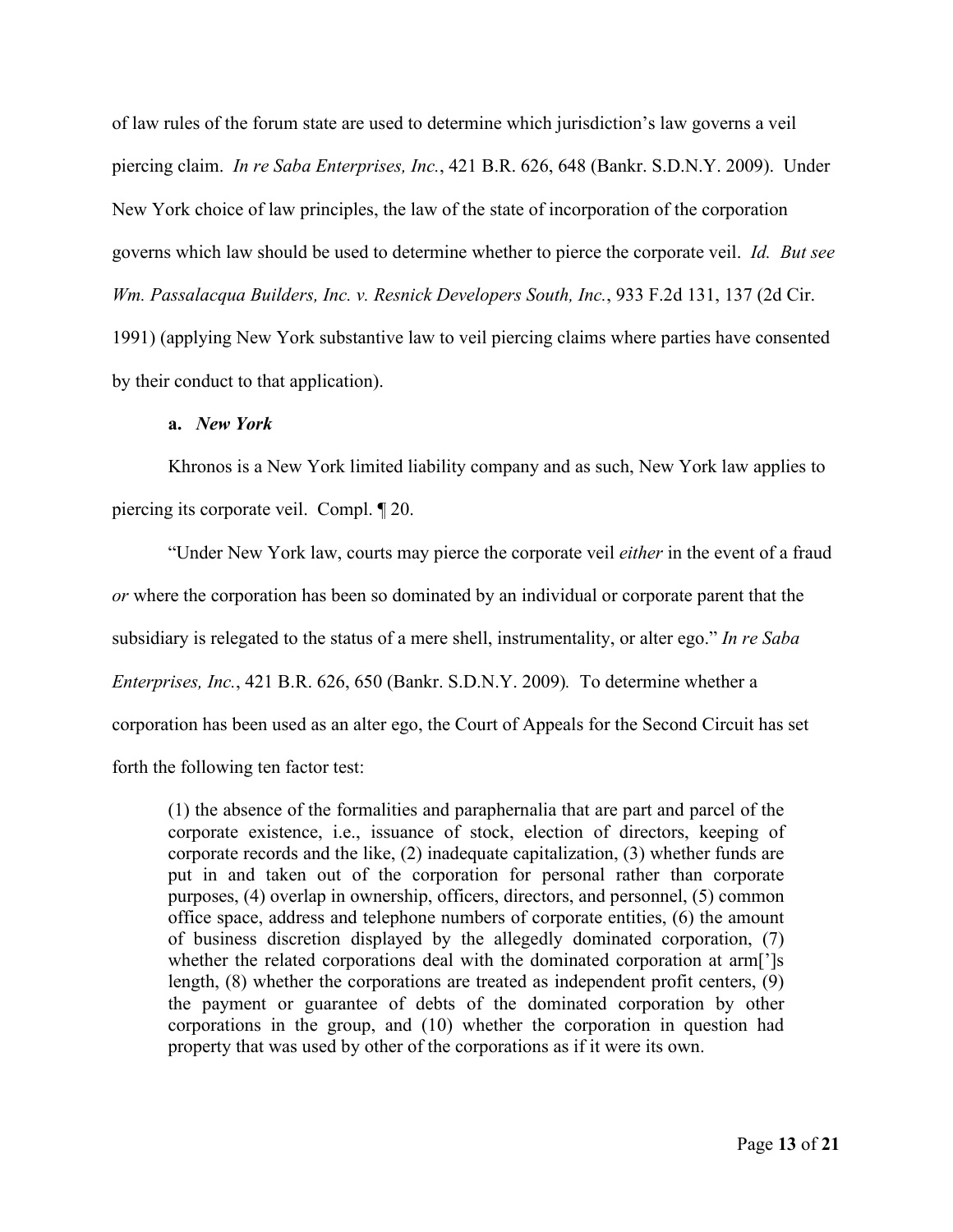*Wm. Passalacqua Builders, Inc. v. Resnick Devs. S., Inc.*, 933 F.2d 131, 139 (2d Cir. 1991). No factor is dispositive; the Court must conduct a fact intensive analysis. *Saba*, 421 B.R. at 650.

## **b.** *Delaware*

Prince Capital is a Delaware limited liability company and Montpellier USA is a dissolved Delaware limited liability company. Compl. ¶¶ 18, 17. As such, Delaware law applies to the Trustee's claims to pierce their corporate veils.

Under Delaware law, "a court can pierce the corporate veil of an entity where there is fraud or where a subsidiary is in fact a mere instrumentality or alter ego of its owner." *Geyer v. Ingersoll Publications Co.*, 621 A.2d 784, 793 (Del. Ct. Chancery 1992*); see also Crosse v. BCBSD, Inc.*, 836 A.2d 492, 497 (Del. 2003) ("To state a 'veil-piercing claim,' the plaintiff must plead facts supporting an inference that the corporation, through its alter-ego, has created a sham entity designed to defraud investors and creditors.").

To prevail on an alter ego theory, there is no requirement of a showing of fraud. *Fletcher v. Atex, Inc.*, 68 F.3d 1451, 1457 (2d Cir. 1995) (discussing Delaware veil piercing law); *see also Mobile Oil Corp. v. Linear Films, Inc.*, 718 F. Supp. 260, 268 (D. Del. 1989) ("Fraud is frequently cited as a basis on which to pierce the corporate veil, but it is not the only one: It may be done only in the interest of justice, when such matters as fraud, contravention of law or contract, public wrong, or where equitable considerations are involved.").

Rather, "a plaintiff must show (1) that the parent and the subsidiary operated as a single economic entity and (2) that an overall element of injustice or unfairness is present." *Fletcher v. Atex, Inc.*, 68 F.3d at 1457.

### **c.** *Cayman Islands and Bermuda (Montpellier, Khronos Group)*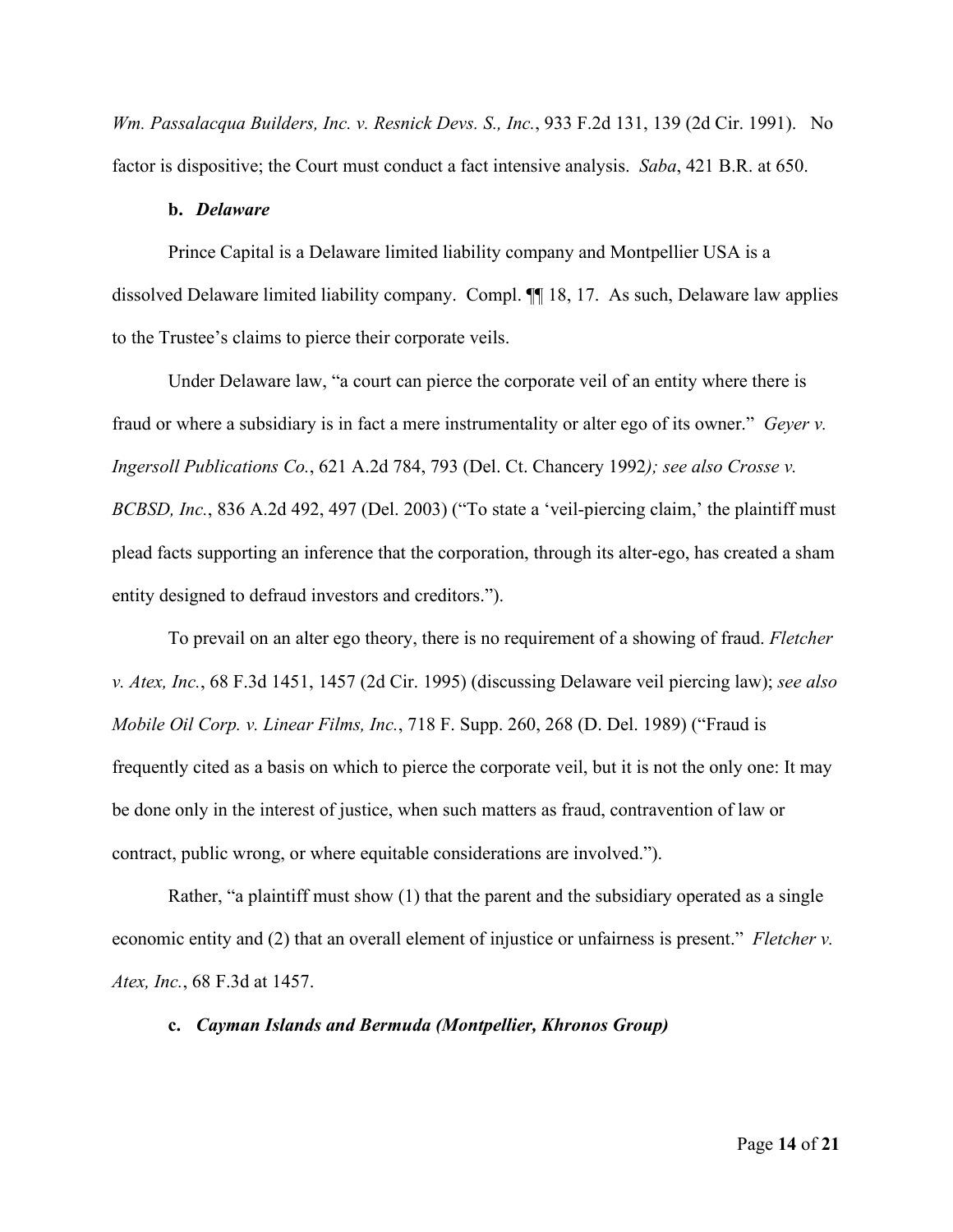Khronos Liquid, Prince Resources are companies organized under the laws of the Cayman Islands. Compl. ¶ 12, 13. Prince was organized and dissolved under the laws of the Cayman Islands. *Id.* ¶ 15. Khronos Group was organized and dissolved under the laws of Bermuda. *Id.* ¶ 16. Montpellier was organized and dissolved under the laws of Bermuda. *Id.* ¶ 14. British law applies to veil piercing claims against these entities.

The Mayers acknowledge that both the Cayman Islands and Bermuda follow the decisions of the Supreme Court of United Kingdom on piercing the corporate veil. Decl. Potts  $\P$ [16-18, ECF No 23 & 26-1. The leading case on piercing the corporate veil under British law is *Prest v. Petrodel Resources Limited*, [2013] UKSC 34.[7](#page-14-0) Under British law, a court may pierce the corporate veil where: 1) an individual; 2) deliberately evades or frustrates a legal obligation; 3) by interposing a company under his control. *Id.* at 18, ¶ 35; *see also Persad v. Singh*, [2017] UKPC 32 at 5,  $\P$  15<sup>[8](#page-14-1)</sup> ("[A] court may pierce the corporate veil when there is an abuse of the corporate personality to evade or frustrate the legal consequences of one's actions."). Fraud is not a requirement to piercing the corporate veil under British law, and yet, where fraud is proven, "[n]o court in [Great Britain] will allow a person to keep an advantage which he has obtained by fraud. No judgment of a court, no order of a Minister, can be allowed to stand if it has been obtained by fraud. Fraud unravels everything." *Prest v. Petrodel Resources Ltd.*, [2013] UKSC 34 at 9, ¶ 18.

The Mayers argue that there is no such thing as "alter ego" liability under the laws of the Cayman Islands or Bermuda; yet, British law requires a finding that an individual "interpose a company under his control" just as New York law requires that a corporation be "so dominated"

<span id="page-14-0"></span><sup>7</sup> available at[, https://www.supremecourt.uk/cases/docs/uksc-2013-0004-judgment.pdf](https://www.supremecourt.uk/cases/docs/uksc-2013-0004-judgment.pdf)

<span id="page-14-1"></span><sup>8</sup> available at[, https://www.jcpc.uk/cases/docs/jcpc-2016-0021-judgment.pdf](https://www.jcpc.uk/cases/docs/jcpc-2016-0021-judgment.pdf)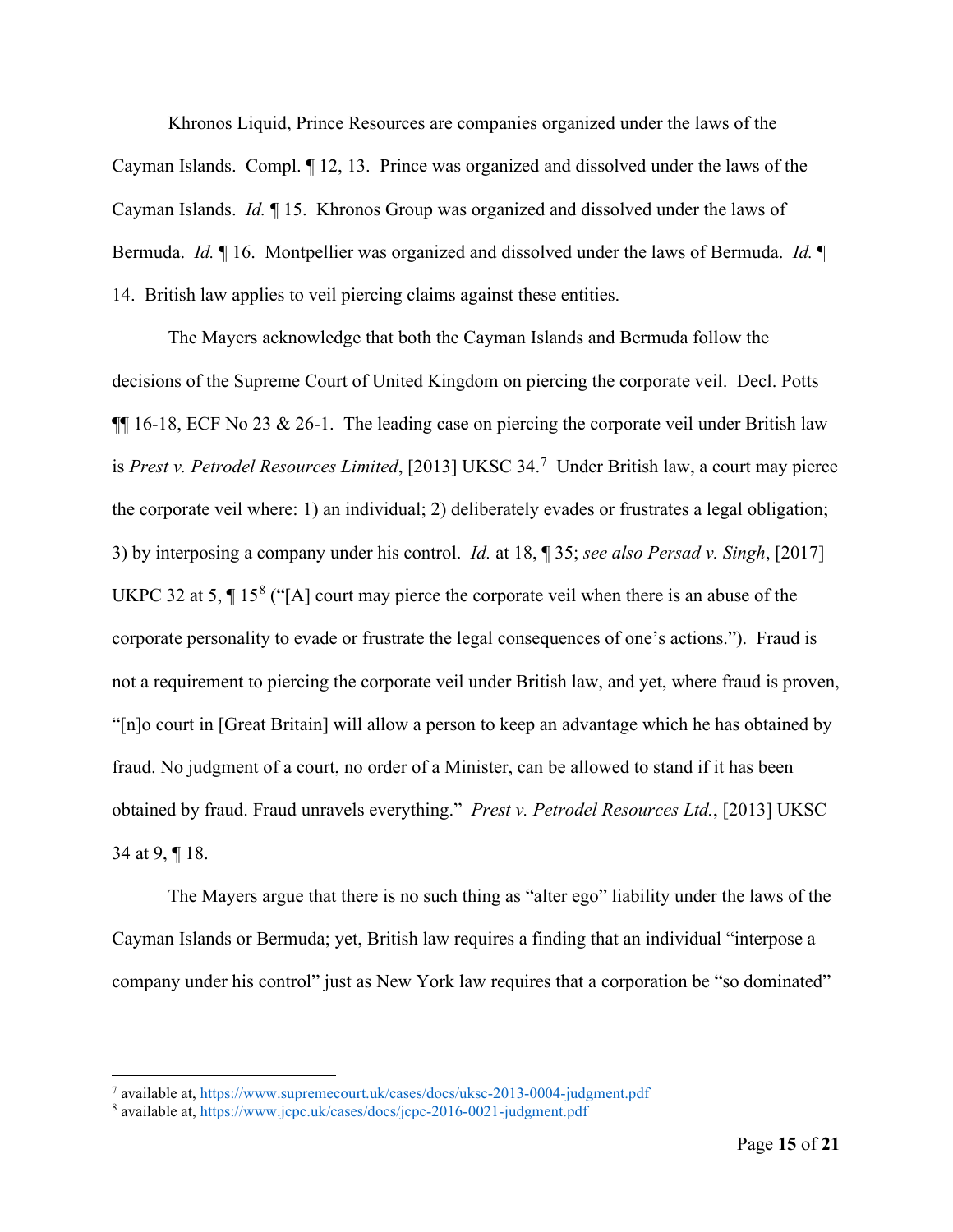by an individual, and Delaware law requires that a corporation is a "mere instrumentality" of its owner.

They also argue that permitting a corporate veil to be pierced is "rare" under British law. Rather than being rare, Lord Sumption advises that the principle is a "limited one" and yet, even he recognized that "where the abuse of the corporate veil to evade or frustrate the law can be addressed only by disregarding the legal personality of the company" piercing the veil "is . . . consistent with authority and with long-standing principles of legal policy." *Id.* at 18 ¶35.

# *ii. The Trustee has met his pleading burden for piercing the veil under New York, Delaware, and British law*

The Trustee has met his pleading burden under each of these tests for piercing the corporate veil. In the Trustee's Complaint, it is alleged that the Mayers abused the corporate structures of the companies under their control for the purpose of evading and/or frustrating the Trustee's efforts to collect the Subsequent Transfers from them.

It is alleged that while the Trustee was in litigation with Legacy Capital, the Mayers realized that Montpellier and Prince would ultimately be liable for millions of dollars of BLMIS's customer property under § 550 of the Bankruptcy Code as subsequent transferees. Compl. ¶¶ 96–97. To avoid paying the Trustee these funds or in order to frustrate the Trustee's collection efforts in his attempts to collect these funds, the Mayers, knowingly, dismantled these companies and moved the corporate assets to new companies with different names. *Id.* ¶ 98– 102. It is also alleged that the liquidation and/or dissolution of these companies was done without informing the Trustee, despite his status as a creditor. *Id.* ¶¶ 103–106. The Trustee alleges that the Mayers also hid the fact that the corporations were insolvent so that they could liquidate their assets without court supervision. *Id.* ¶ 107.

## *a. New York law*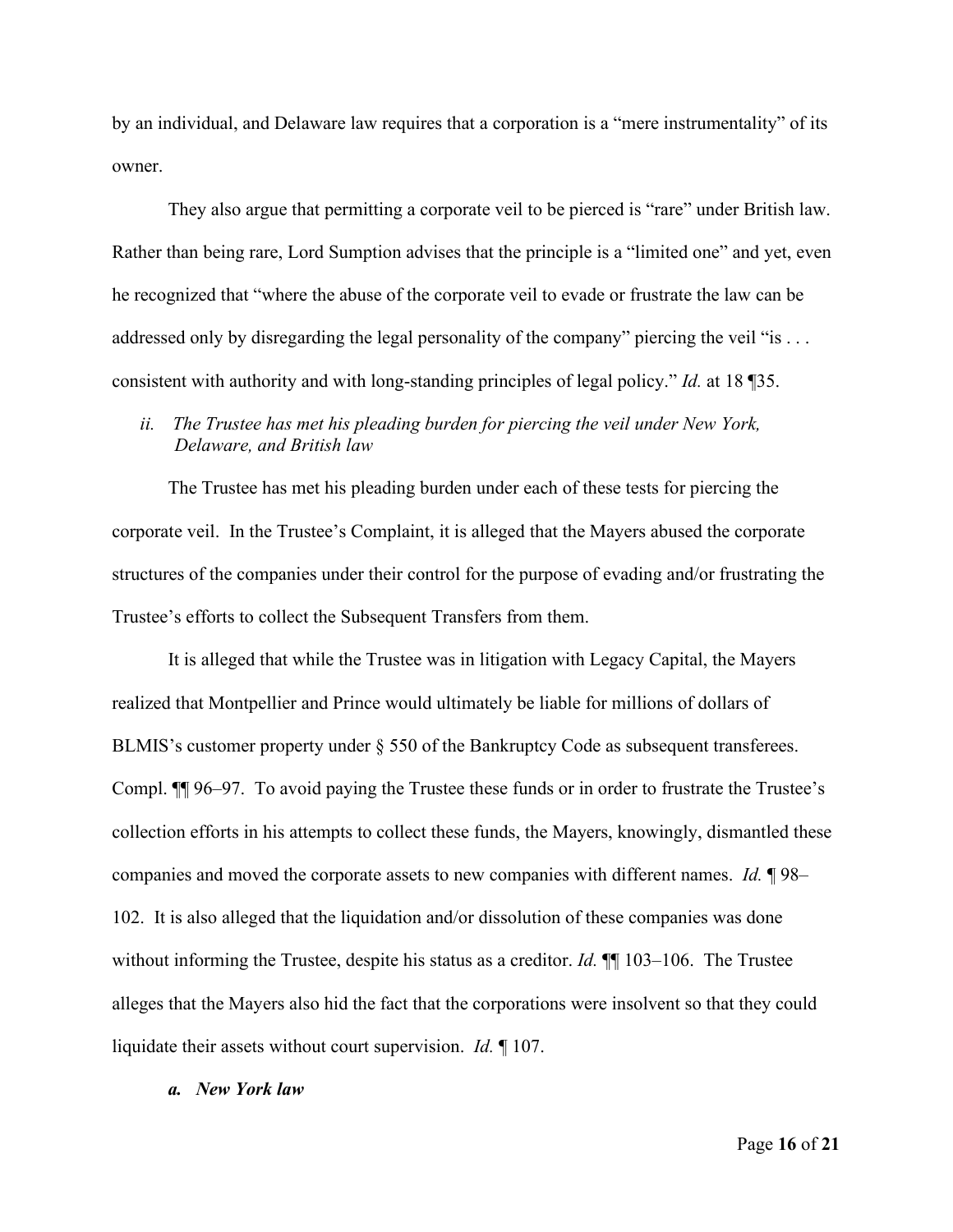Under New York law, the Trustee must allege facts that, if proven, would demonstrate

that the Mayers used the Defendants as an "alter ego." To prove that, the Trustee must allege:

(1) the absence of the formalities and paraphernalia that are part and parcel of the corporate existence, i.e., issuance of stock, election of directors, keeping of corporate records and the like, (2) inadequate capitalization, (3) whether funds are put in and taken out of the corporation for personal rather than corporate purposes, (4) overlap in ownership, officers, directors, and personnel, (5) common office space, address and telephone numbers of corporate entities, (6) the amount of business discretion displayed by the allegedly dominated corporation, (7) whether the related corporations deal with the dominated corporation at arm[']s length, (8) whether the corporations are treated as independent profit centers, (9) the payment or guarantee of debts of the dominated corporation by other corporations in the group, and (10) whether the corporation in question had property that was used by other of the corporations as if it were its own.

*Wm. Passalacqua Builders, Inc. v. Resnick Devs. S., Inc.*, 933 F.2d 131, 139 (2d Cir. 1991).

The Trustee has met this burden. He has alleged that Khronos' funds were being used for personal purposes (Compl. ¶ 70, 88); there was overlap in directors and officers (*Id.* ¶¶ 20, 69, 81); use of common office space (*Id.* ¶ 81); lack of arm's length relationships (*Id.* ¶¶ 80-102); lack of independence (*Id.* ¶¶80-102); payment of debts of the dominated corporation by other corporations (*Id.* ¶¶ 84-99); and use of property by other corporations as if it were its own (*Id.* ¶¶ 78, 82-99).

## *b. Delaware law*

To meet his pleading burden under Delaware law, the Trustee must allege "that the parent and the subsidiary operated as a single economic entity and (2) that an overall element of injustice or unfairness is present." *Fletcher v. Atex, Inc.*, 68 F.3d 1451, 1457 (2d Cir. 1995). In addition to the aforementioned allegations, the Trustee also alleges that the Mayers created Prince Capital to hide evidence relevant to a 2004 examination in this Court and to prevent the Trustee from being able to trace the assets of Khronos. Compl. ¶¶ 111, 112 ("When Khronos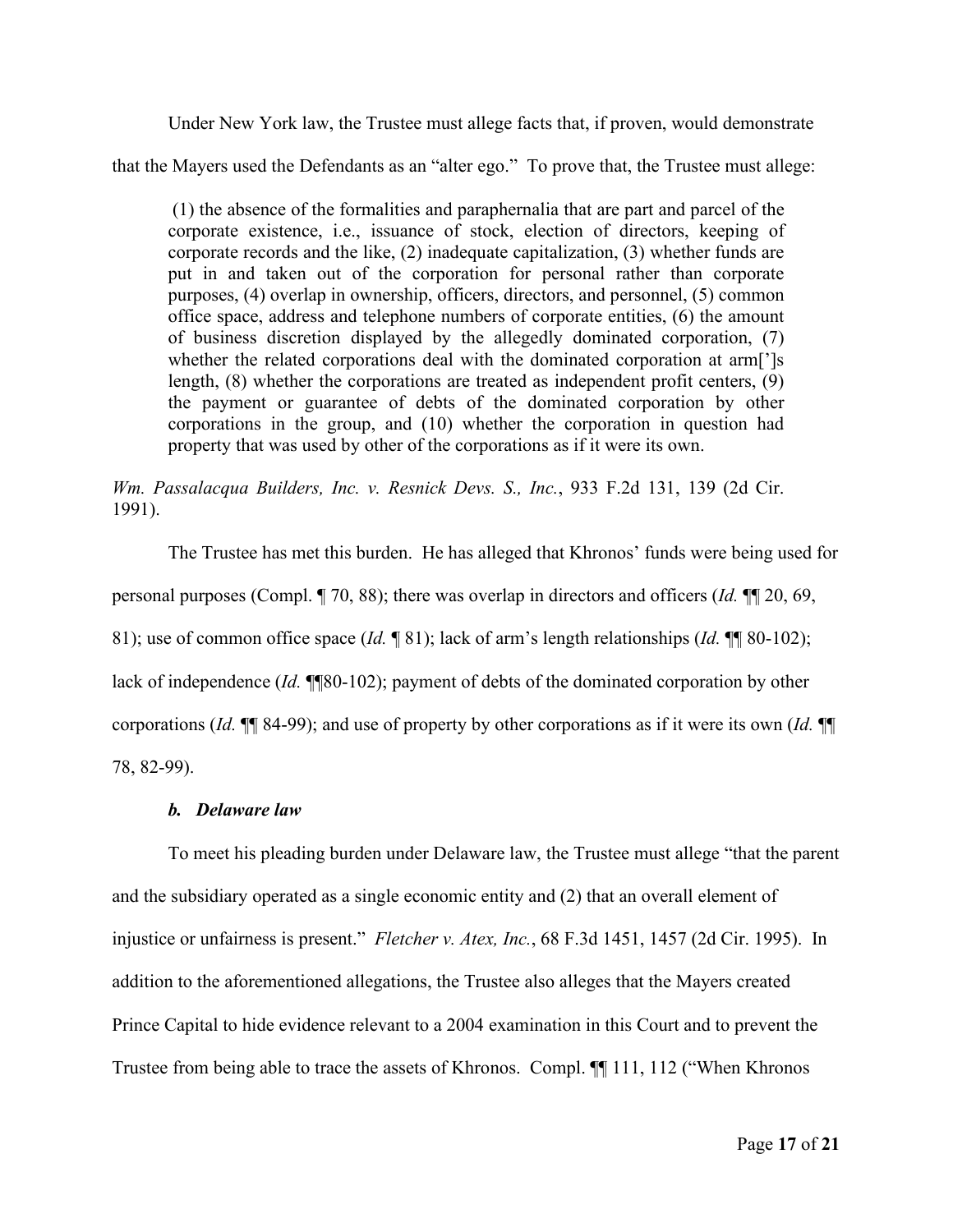finally disclosed the name of the entity that replaced it—no earlier than on the deadline set by the Bankruptcy Court—the reason for Khronos's obfuscation became clear. The new service provider was Prince Capital, an entity affiliated with Khronos, and, of course, the Mayers."). This is sufficient to demonstrate an "overall element of injustice or unfairness."

#### *c. Cayman Islands and Bermuda law*

Under British law, the Trustee must allege that the Mayers deliberately evaded or frustrated a legal obligation by interposing the Defendants under their control. The Complaint does so. The Trustee alleges that the Mayers knew of their legal obligation to turnover the Subsequent Transfer funds and to provide whatever information was sought as part of the 2004 examination. Compl. ¶ 96–102 (alleging that the Mayers "misused the corporate form after liability to the Trustee arose") (cleaned up), ¶ 111 (alleging that the Mayers created a new corporation and transferred corporate documents in an attempt to avoid responding to a subpoena issued by this Court). The Trustee also alleged that the Mayers "breached their duty to the Trustee, as a creditor of Montpellier, Prince and Khronos Group." *Id.* ¶ 106.

## *iii. Failure to Plead that Mayers took Subsequent Transfers*

The failure to plead that the Mayers took Subsequent Transfers is not fatal at this juncture of the litigation. The Trustee need not demonstrate that the Mayers received the Subsequent Transfers for liability to be imposed upon them. "[P]iercing the corporate veil . . . is not, in and of itself, an independent cause of action but a procedural device through which a plaintiff may assert facts and circumstances to persuade the court to impose the parent corporation's obligation on the subsidiary or *vice versa*." *SIPC v. Stratton Oakmont, Inc.*, 234 B.R. 293, 321 (S.D.N.Y. 1999). *see also Fletcher v. Atex, Inc.*, 68 F.3d 1451, 1457 (referring to the "alter ego theory of parent liability" under Delaware law); *In re Verizon Coverage Appeals*, 222 A.3d 566, 570 (Del.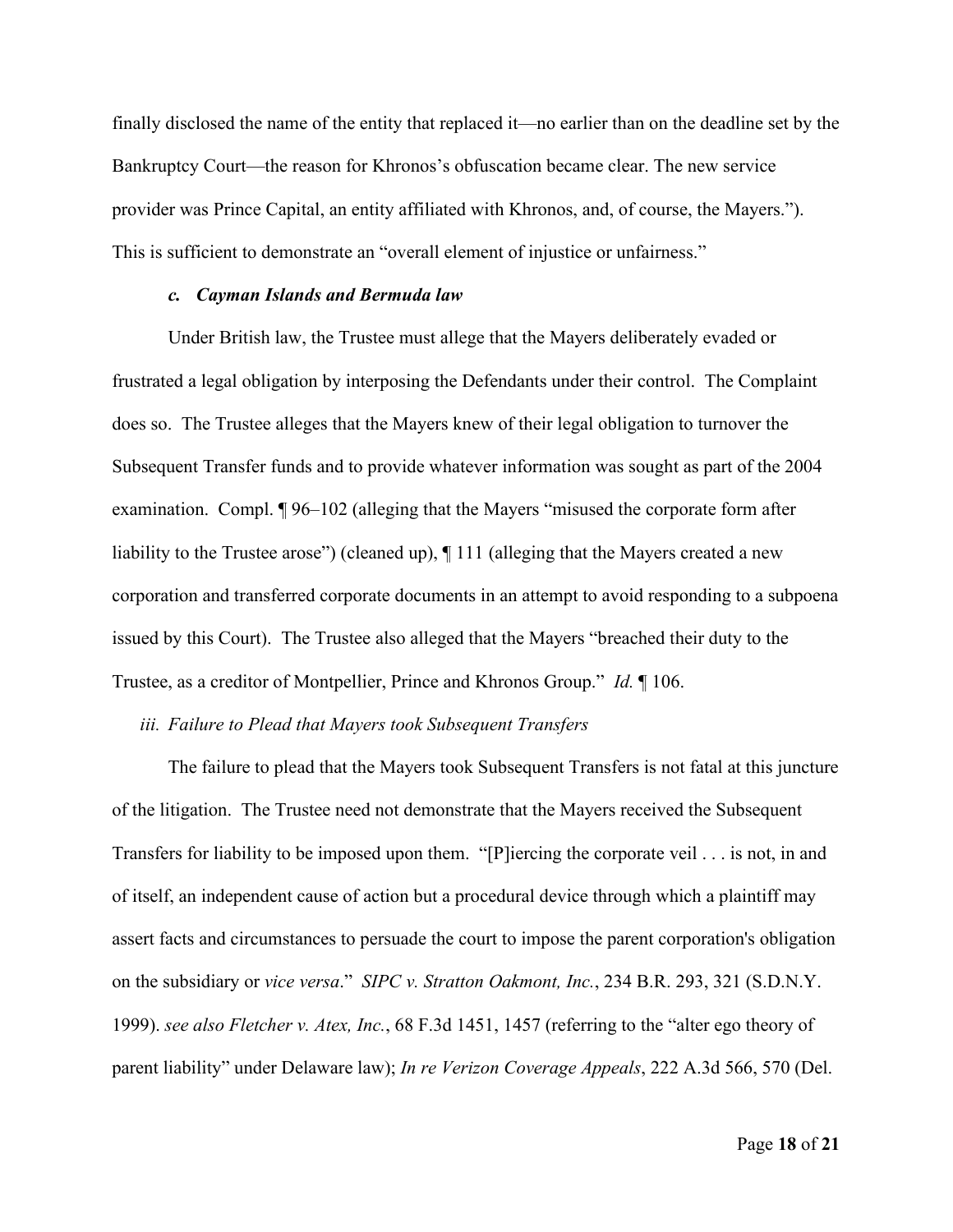2019) (referring to piercing the corporate veil as "alter ego liability"); *Otto Candies, LLC v. KPMG, LLP*, 2020 WL 4917596, at \*9 (Del. Ct. Chancery Aug. 21, 2020) ("Delaware law presents two paths to vicarious liability: first, via veil-piercing, instrumentality, or alter-ego theories, which focus on setting aside the corporate form due to the complete domination and control of one entity over another; and second, via agency theory, which respects the corporate form and instead focuses on wrongdoing authorized by one entity, but conducted by another."). Similarly, under British law, piercing the corporate veil is a liability shifting "principle" to be used by courts "for the purpose, and only for the purpose, of depriving the company or its controller of the advantage that they would otherwise have obtained by the company's separate legal personality." *Prest v. Petrodel Resources Ltd.*, [2013] UKSC 34 at 18, ¶ 35.

There may be situations where "depriving the company or its controller of the advantage that they would otherwise have obtained by the company's separate legal personality" would not amount to the same thing as "liability" but in this case, the Trustee has asserted that the Mayers gained an advantage of evading collection of Subsequent Transfers by liquidating their businesses and moving shares of the companies into new businesses. In this instance, making the Mayers "liable" for the Subsequent Transfers is the same as "depriving them of the advantage they would otherwise have obtained"—that advantage being financial gain. Compl. ¶ 71 ("[P]ublicly available documents indicate that the Montpellier Group was comprised of private investment vehicles primarily owned by Rafael Mayer and David Mayer . . . [and] their family members . . . .");  $\P$  88 ("On September 17, 2010, Montpellier and Prince Resources paid attorneys for responding to the Trustee's Rule 2004 subpoenas directed to the Mayers.")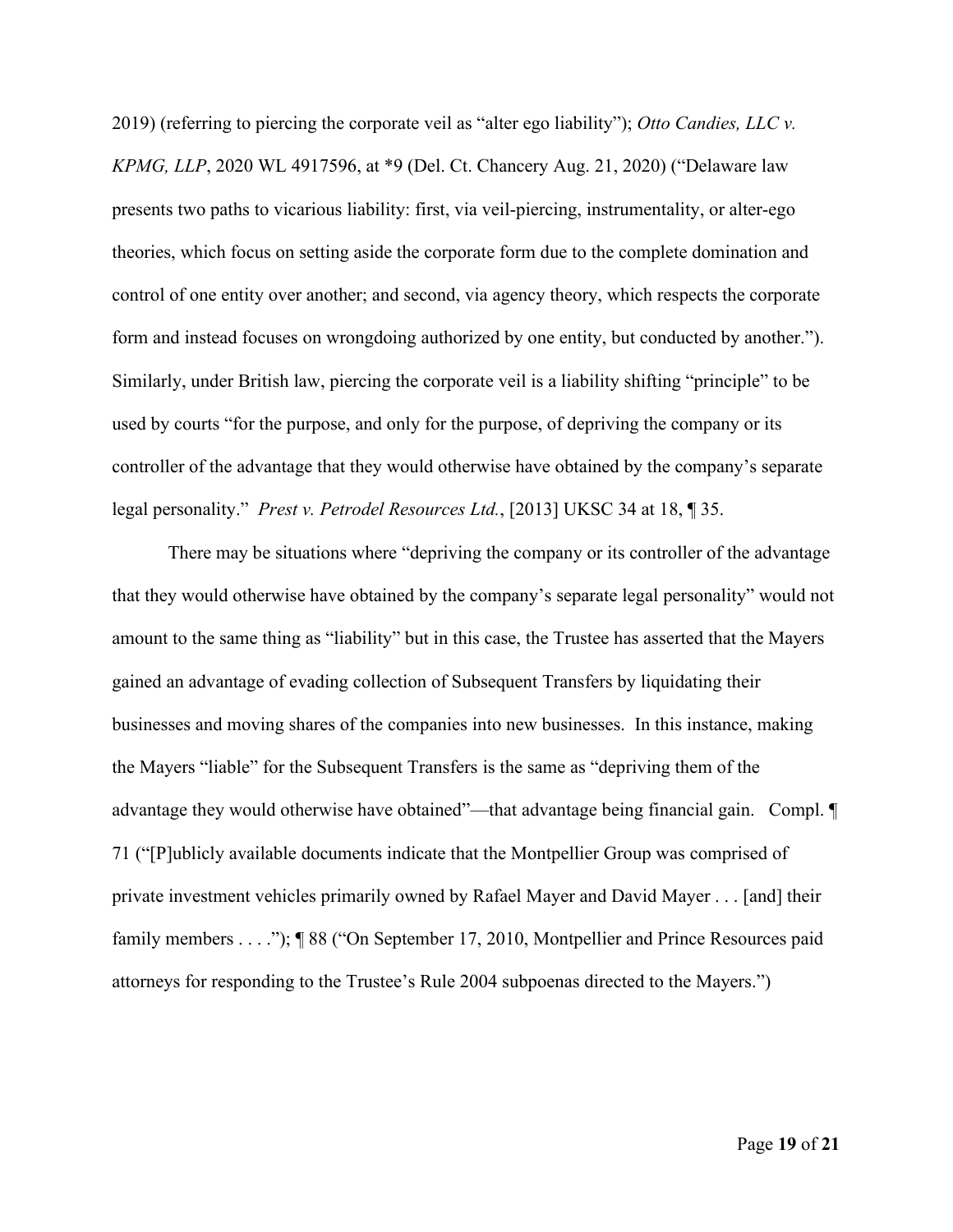If the Trustee can prove, at trial, that a corporate Defendant received the Subsequent Transfers, he may ask the Court to pierce that corporation's veil and make either or both of the Mayers liable for those Subsequent Transfers.

### *iv. Group Pleading*

Defendants argue that Federal Rule of Civil Procedure 9(b) does not permit "group pleading." While this is generally true, group pleading is permissible where, like here, the Complaint "informs each defendant of the nature of his or her alleged participation in the fraud." *Id.* (cleaned up). "[N]o specific connection" between the fraudulent behavior and particular defendants is necessary "where . . . defendants are insiders or affiliates." *DiVittorio v. Equidyne Extractive Industries, Inc.*, 822 F.2d 1242, 1247 (2d. Cir. 1987). The Court of Appeals for the Second Circuit reasoned that

where ... much of the factual information needed to fill out plaintiff's complaint lies peculiarly within the opposing parties' knowledge, the general rule disfavoring allegations founded upon belief ought not to be rigidly enforced. An example is the shareholder derivative action, in which the complaining stockholders know little of the ways in which the corporation's internal affairs are conducted.

*Id.* at 1248.

The Trustee has alleged that the Mayers were insiders of the corporate Defendants. Compl. ¶¶ 10–11. And the Complaint sets forth specific information of the wrong that he is accusing them of committing. *Id.* ¶ 5 ("After BLMIS's fraud was revealed, Rafael and David Mayer altered the corporate structure of—and ultimately liquidated—Montpellier and Prince to conceal and prevent the Subsequent Transfers from being returned to the BLMIS estate, and without providing notice to creditors—chief among them, the Trustee—in the United States."); *see also id.* ¶¶ 68–116 (approximately ten pages of the Complaint are devoted to the wrongs